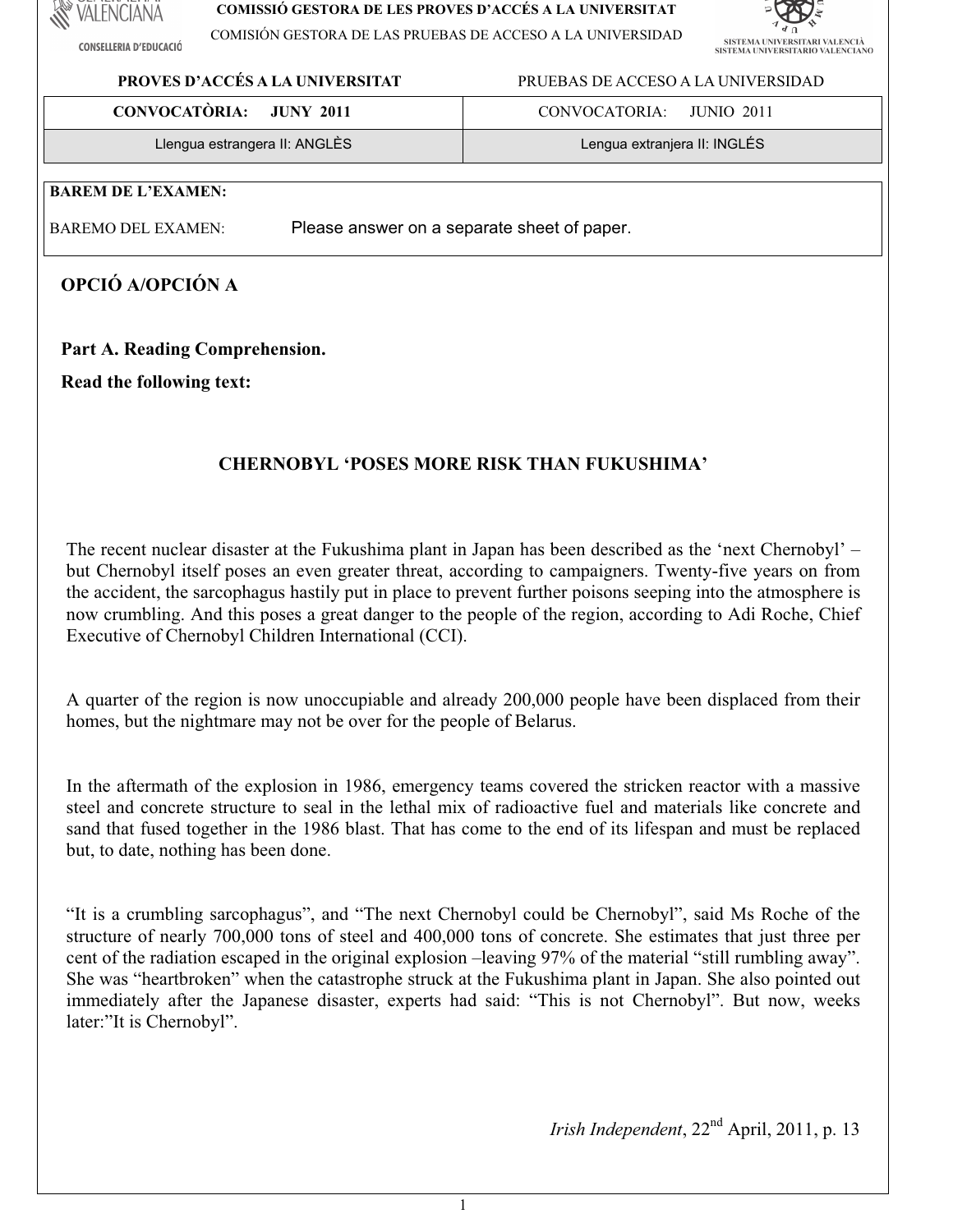# I. Answer the following questions using your own words but taking into account the information in the **text.(2points:1pointeach)**

- a. What is the main problem in Chernobyl nowadays?
- b. What happened just after the explosion in 1986?

# II. Are the following statements true (T) or false (F)? Identify the part of the text that supports your answer by copying the exact passage on the answer sheet. (1.5 point: 0.5 each)

- a. The sarcophagus is now in perfect condition.
- b. In 1986 workers used steel and concrete to build a brand-new reactor.
- c. Ms Roche agrees with experts who said that Chernobyl and Fukushima disasters were similar.

## **III.** Find a synonym for each of the four words below from these six options: (1 point: 0.25 each) *crumbling aftermath lethal lifespan rumbling heartbroken*

- a. consequence
- b. verysad
- c. disintegrating
- d. working time

#### **IV.** Choose a, b, or c, in each question below. Only one choice is correct. (1.5 points: 0.5 each)

- 1. Twenty-five per cent of the Chernobyl region is...
	- a. ready for people to live safely.
	- b. dangerous for people to live safely.
	- c. ready for up to 200,000 people to live safely.
- 2. In the 1986 blast, ...
	- a. sand and concrete just disappeared.
	- b. sand and concrete rumbled away.
	- c. sand and concrete melted and intermixed.

3.InChernobyl,...

- a. more than 90% of the radioactive material is still active and dangerous.
- b. less than 90% of the radioactive material is still active and dangerous.
- c. only 3% of the radioactive material is still active and dangerous.

## Part B. Composition (130 to 150 words approximately) (4 points)

Write about whether you are in favour or against nuclear power plants.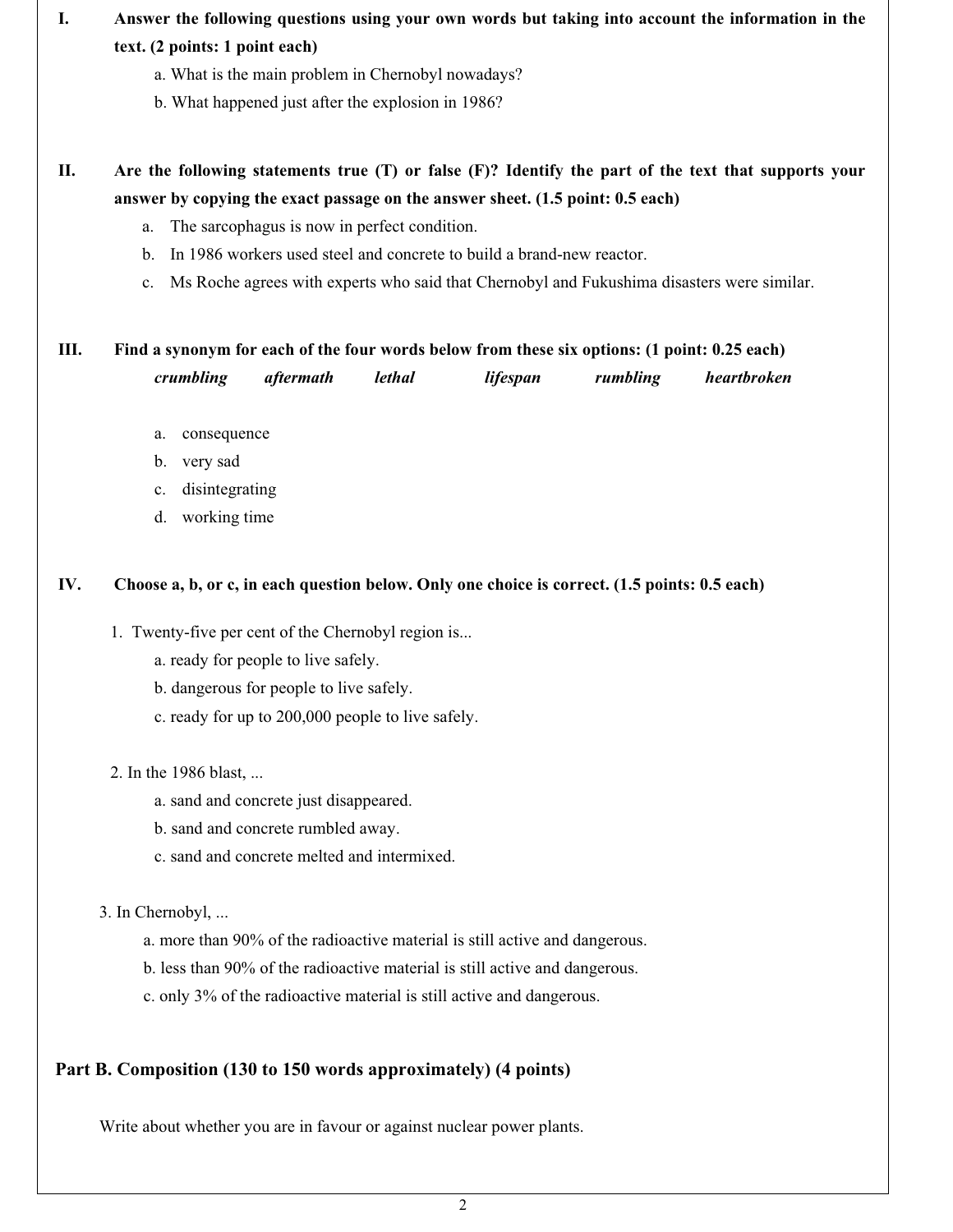**CONSELLERIA D'EDUCACIÓ** 

#### **COMISSIÓ GESTORA DE LES PROVES D'ACCÉS A LA UNIVERSITAT**

COMISIÓN GESTORA DE LAS PRUEBAS DE ACCESO A LA UNIVERSIDAD



**PROVES D'ACCÉS A LA UNIVERSITAT** PRUEBASDEACCESOALAUNIVERSIDAD

| <b>CONVOCATÒRIA:</b>          | CONVOCATORIA:                |
|-------------------------------|------------------------------|
| JUNY 2011                     | JUNIO 2011                   |
| Llengua estrangera II: ANGLÈS | Lengua extranjera II: INGLÉS |

#### **BAREM DE L'EXAMEN:**

BAREMO DEL EXAMEN: Please answer on a separate sheet of paper.

## **OPCIÓ B/OPCIÓN B**

### Part A. Reading Comprehension.

### **Read the following text:**

## **SPAIN:NO COUNTRY FOR THE YOUNG?**

During the last 10 years booming Spain was a magnet for immigrants, attracting 5 million foreigners. Now Spaniards are talking of a return to the mass emigration of 1960s, when 2 million left looking for jobs in northern Europe. "I only see jobs for exploited interns who earn  $€300$  (£263) a month. That's barely enough to cover the costs of getting to work and back every day," said Luna, a Spanish graduate. "Opportunities are scarce in a country with youth unemployment over 40% ."

The crucial difference between those leaving now and the manual labourers who sought work in Germany in the 1960s is that today's emigrants are mostly young graduates. It is no longer clear that a degree is useful in Spain's paralysed job market. Unemployment among graduates aged 29 or under is running at 19%, almost the same as the national average for all age groups, regardless of education.

Many graduates lie about their education when applying for work, worried that they will be rejected for being overqualified. And 44% of those who find work do so at below their skills level, twice the European average. The contrast with booming Germany, which is short of 48,000 engineers, could not be greater. Those graduates who have left say that opportunities are far more plentiful abroad. "Salaries, working hours, conditions and opportunities to advance in your career are far greater here," said 28-year-old Paula, who left Valencia five years ago and is now an IT consultant in Edinburgh.

Giles Tremlett, *The Guardian*, 28<sup>th</sup> March, 2011